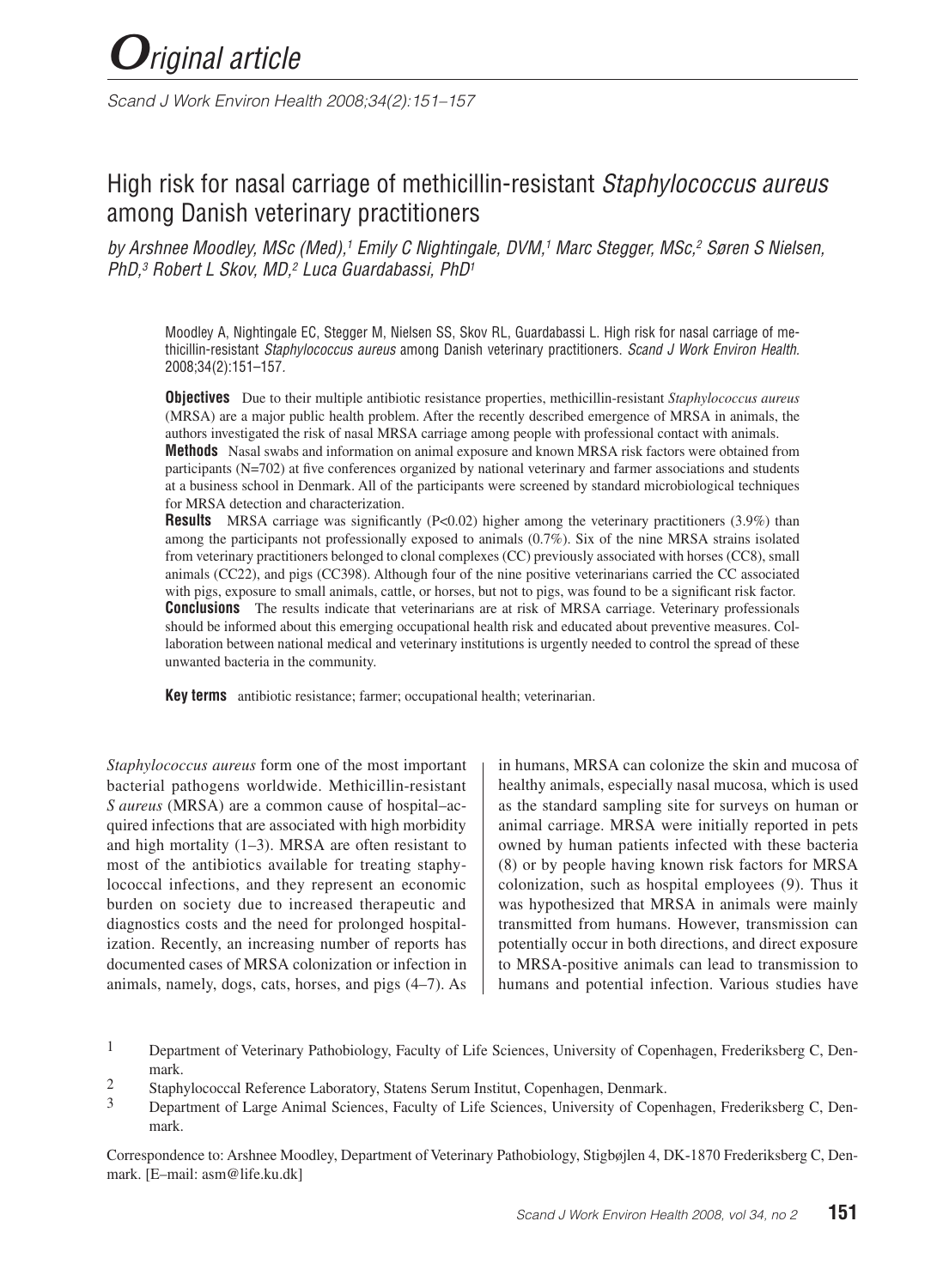recently demonstrated the transmission of MRSA between animals and people in daily contact with animals, such as veterinarians (10–12) and pig farmers (7).

To investigate possible occupational risks associated with the emergence of MRSA in animals, three independent studies were carried out to assess the prevalence of MRSA nasal carriage in veterinary personnel attending conferences [ie, the American College of Veterinary Internal Medicine (ACVIM) Forum in Louisville, Kentucky, USA (13), the International Pig Veterinary Society Congress (IPVS) in Copenhagen, Denmark (14), and a national livestock conference in the Netherlands (15). The proportion of nasal MRSA carriage observed in the three studies was high among the veterinary personnel (7.1%, 12.5%, and 3.9%, respectively) when compared with the estimated community prevalence (0.3% to 0.8%) (16, 17). At the ACVIM Forum, MRSA carriers were more frequently detected among technical staff (14.7%) and large animal personnel (15.6%) than among small animal personnel (4.4%) (13). Similarly, at the IPVS, 94% of the MRSA-positive persons had frequent contact with pigs, whereas only 47% of the MRSA-negative persons had frequent contact with pigs. This finding suggests that exposure to these animals is a risk factor for MRSA carriage (14). All strains isolated at the Dutch national livestock conference (15) and 31 out of 34 strains from the IVPS (14) belonged to clonal complex (CC) 398, the MRSA lineage associated with pigs.

The incidence of hospital-acquired MRSA has been maintained at low levels in Denmark since the mid-1970s, probably as a result of the national control program based on increased hospital hygiene awareness, the implementation of strict infection control practices, and prudent antibiotic consumption. Up until 2002, the annual incidence of MRSA infections was ≤1% of total *S aureus* isolates from blood. Since then, an apparent increase has been observed, up to approximately 2% in 2005 (18). In view of the recent increase in the incidence of MRSA infections, since November 2006, MRSA infection and carriage have become notifiable (ie, all MRSA cases have to be reported to the national health authorities). However, Denmark remains a country with one of the lowest MRSA infection prevalences in Europe. Among animals, only one case of MRSA carriage has been reported to date (19).

The three previous studies on MRSA carriage among veterinary staff lacked control groups of people without professional contact with animals and had relatively low sample sizes (179 to 272 persons tested), and two of the studies included heterogeneous study populations consisting of veterinarians from many different countries. The objective of our cross-sectional study was to determine whether people with different forms of professional contact with animals are at risk of MRSA

**152** *Scand <sup>J</sup> Work Environ Health 2008, vol 34, no <sup>2</sup>*

carriage in Denmark, a country where MRSA are uncommon in both the human and animal populations. For this purpose, standard microbiological techniques were used to screen approximately one-tenth (N=231) of the reference population of veterinary practitioners in Denmark for MRSA carriage. The survey also included cattle farmers, other professionals exposed to animals, and a control group of people without professional contact with animals, for a total of 725 tested persons.

# **Study population and methods**

## *Study population*

The sampling was performed between August 2006 and February 2007 at the following five national conferences attended mostly by veterinary staff or farmers: (i) the Annual Veterinary Professional Week, Nyborg; (ii) a meeting of the Danish Pig Veterinary Society, Kolding; (iii) a general meeting of the Danish Equine Veterinary Association, Ebeltoft; (iv) a general meeting of the Danish Small Animal Veterinary Association, Århus; and (v) the Danish cattle conference, Herning. The study population comprised the following four categories: (i) veterinary practitioners in contact with production (eg, pigs and cattle) or companion animals (eg, horses, dogs, and cats), (ii) cattle farmers, (iii) other nonveterinary professions with daily contact with animals (eg, veterinary or agricultural students or veterinary nurses), and (iv) unexposed persons (ie, persons without professional exposure to animals). Students from the Copenhagen Business School were also recruited for their lack of professional contact with animals.

## *Sampling and questionnaire information*

The participants were provided with a single cotton swab and instructed to insert the cotton swab ~1 cm into each nostril and rotate along the mucosal membrane for 5 seconds. Sampling was performed under the supervision of one member of the scientific staff to ensure that the swabs were taken correctly. Information about the amount of weekly professional contact with specific animal species and information on recognized risk factors for MRSA carriage, such as previous hospitalization (within the last 6 months), antimicrobial therapy (within the last 6 months), and residence with a human health care worker, was obtained using a standardized questionnaire filled out prior to the sampling. Participation was on a strict voluntary basis, and signed informed consent was obtained from all of the participants. Personal information was kept anonymous except for the volunteers from the Danish cattle conference, who were sampled after 1 November 2006 when MRSA became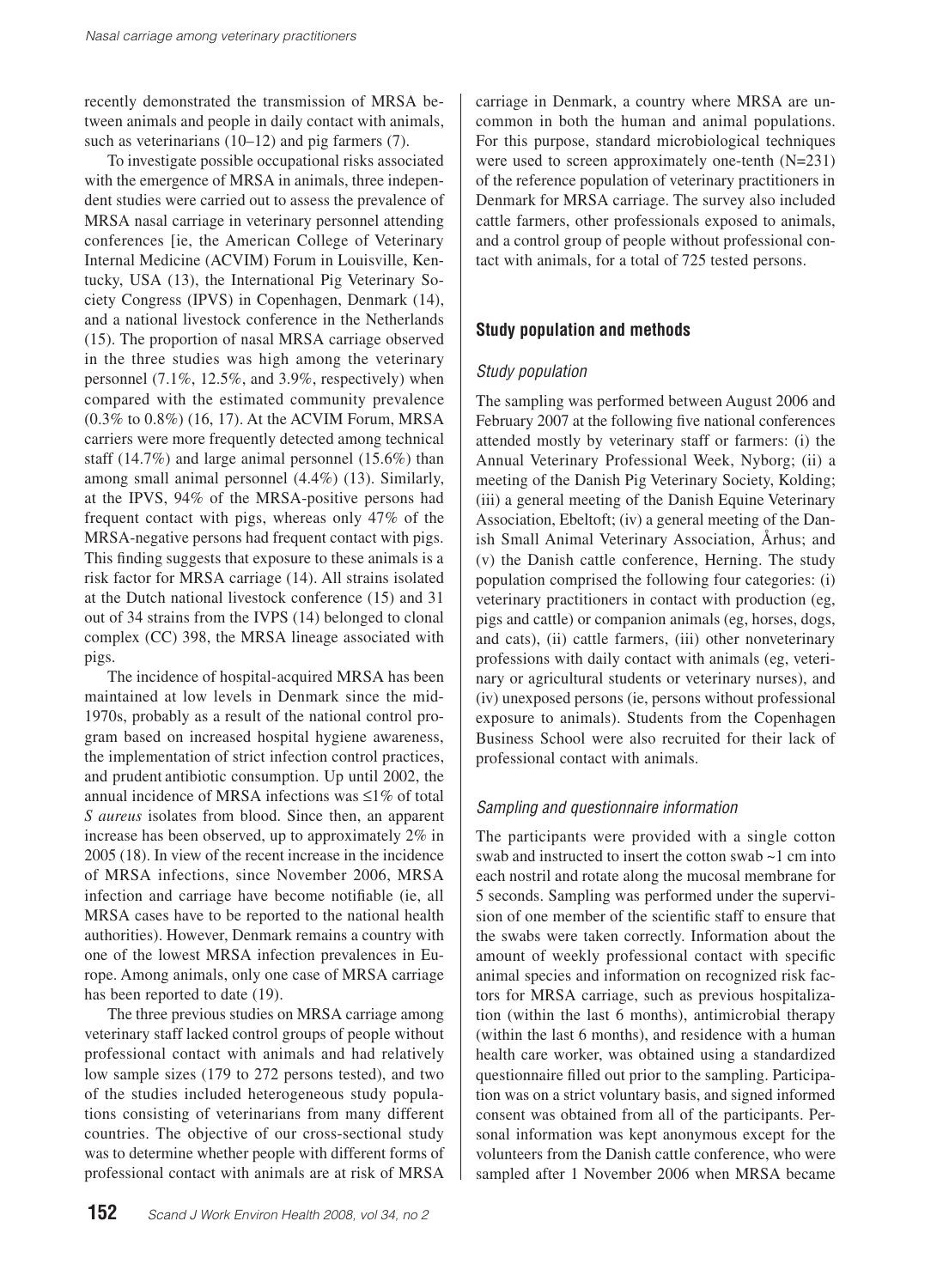mandatorily reportable in Denmark. The protocols used were approved by the Danish National Committee on Biomedical Research Ethics (H–KF–2007–0007).

#### *Bacterial identification and characterization*

MRSA were detected by the following two methods: (i) direct streaking onto oxacillin resistance screening agar (ORSAB, Oxoid, Hampshire, United Kingdom) and (ii) after streaking onto ORSAB swabs were placed into a MRSA-selective enrichment broth (Statens Serum Institut, Copenhagen, Denmark), followed by streaking on MRSA-ID agar plates (BioMérieux, Marcy l'Etoile, France). After 24 and 48 hours of incubation at 37°C, presumptive MRSA colonies on either of the chromogenic agar plates were subcultured onto 5% blood agar plates and a 1-μg oxacillin disc (Oxoid). MRSA isolates were confirmed through the detection of the gene responsible for methicillin resistance (*mecA*) by polymerase chain reaction (PCR) (20) and by PCR detection and sequencing of the staphylococcal protein A (*spa)* gene (21). The sequences were analyzed using Ridom StaphType 1.5.2 software and submitted to the Ridom *spa* server database (http://spa.ridom.de/spatypes.shtml, last accessed on 11 May 2007) to determine possible associations with CC identified by multi-locus sequence typing. SCC*mec* types were determined with a multiplex PCR as described by Oliveira et al (22). The presence of the Panton-Valentine leukocidin (PVL) toxin gene was determined by PCR as described by Lina et al (23).

#### *Antimicrobial susceptibility*

Antimicrobial susceptibility testing was performed by the disk diffusion method of the Clinical and Laboratory Standards Institute (24), unless stated otherwise. The following antimicrobial disks (Oxoid) were used: chloramphenicol (30 mg), ciprofloxacin (5 mg), clindamycin (2 mg), erythromycin (15 mg), fusidic acid (10 mg), kanamycin (30 mg), mupirocin (5 mg), quinupristin or dalfopristin (15 mg), rifampicin (5 mg), tetracycline (30 mg), and trimethoprim and sulfamethoxazole (1.25 + 23.75 mg). Disc diffusion susceptibility was tested for fusidic acid and mupirocin as previously described (25, 26). The reference strain S *aureus* ATCC 25923 was used for quality control.

#### *Statistical analysis*

Because of the low number of MRSA-positive isolates in most of the groups, the association between the occurrences of MRSA between each hypothesized risk factor was assessed with the use of the exact logistic analysis with the statistical package LogExact 4 (27). Odds ratios were estimated from the following general formula on the basis of the estimates of the logistic analysis as follows:  $\ln(P_i/(1-P_i)) = B_i$ , where  $P_i = \Pr(MRSA + l \text{ risk})$ factor *i*) and  $B_i$  is the effect of the *i*th risk factor group. The difference in the prevalence of MRSA between the risk factor groups was tested using the exact test. Conditional maximum likelihood estimates were calculated. If the observed value was at the extreme (eg, zero positive persons in a group), the conditional maximum likelihood estimate did not exist and was replaced by the median unbiased estimate.

The numbers of hours spent with animals were grouped as follows: (i) 0 hours/week, (ii)  $>0$  and  $\leq 5$ hours/week, (iii)  $>5$  and  $\leq 20$  hours/week, and (iv)  $>21$ hours/week. These time groups were stratified by animal species (small animals, pigs, cattle, horses, and other) and also considered as a combined group.

# *Results*

Questionnaires and samples were obtained from 725 persons. Altogether 23 observations were excluded from the data analyses for the following reasons: 20 samples were from foreigners (three from Finland, one from France, one from Germany, five from Norway, seven from Sweden, one from Switzerland, one from the Netherlands, and one from the United Kingdom) and therefore did not represent the target population; one was from a human health care nurse and therefore constituted a separate risk group; two persons did not fill in relevant information in the questionnaire. All the samples from these 23 persons were MRSA-negative. The remaining 702 persons comprised veterinary practitioners (N=231), nonveterinarians (N=72), farmers (N=98), and unexposed persons (N=301).

The distribution of MRSA carriers from each of the sampling events is given in table 1.

**Table 1.** Distribution of methicillin-resistant *Staphylococcus aureus* (MRSA) obtained during six distinct sampling events.

|                                                          | MRSA |                   | Total |
|----------------------------------------------------------|------|-------------------|-------|
|                                                          |      | Positive Negative |       |
| Danish Veterinary Association-horse section,<br>Ebeltoft | 1    | 48                | 49    |
| Danish cattle conference. Herning                        |      | 169               | 169   |
| Danish Pig Veterinary Society, Kolding                   | 2    | 65                | 67    |
| Annual Veterinary Professional Week, Nyborg              | 5    | 185               | 190   |
| Danish Small Animal Veterinary Association,              |      |                   |       |
| <b>Arhus</b>                                             | 3    | 96                | 99    |
| <b>Copenhagen Business School</b>                        |      | 128               | 128   |
| Total                                                    | 11   | 691               | 702   |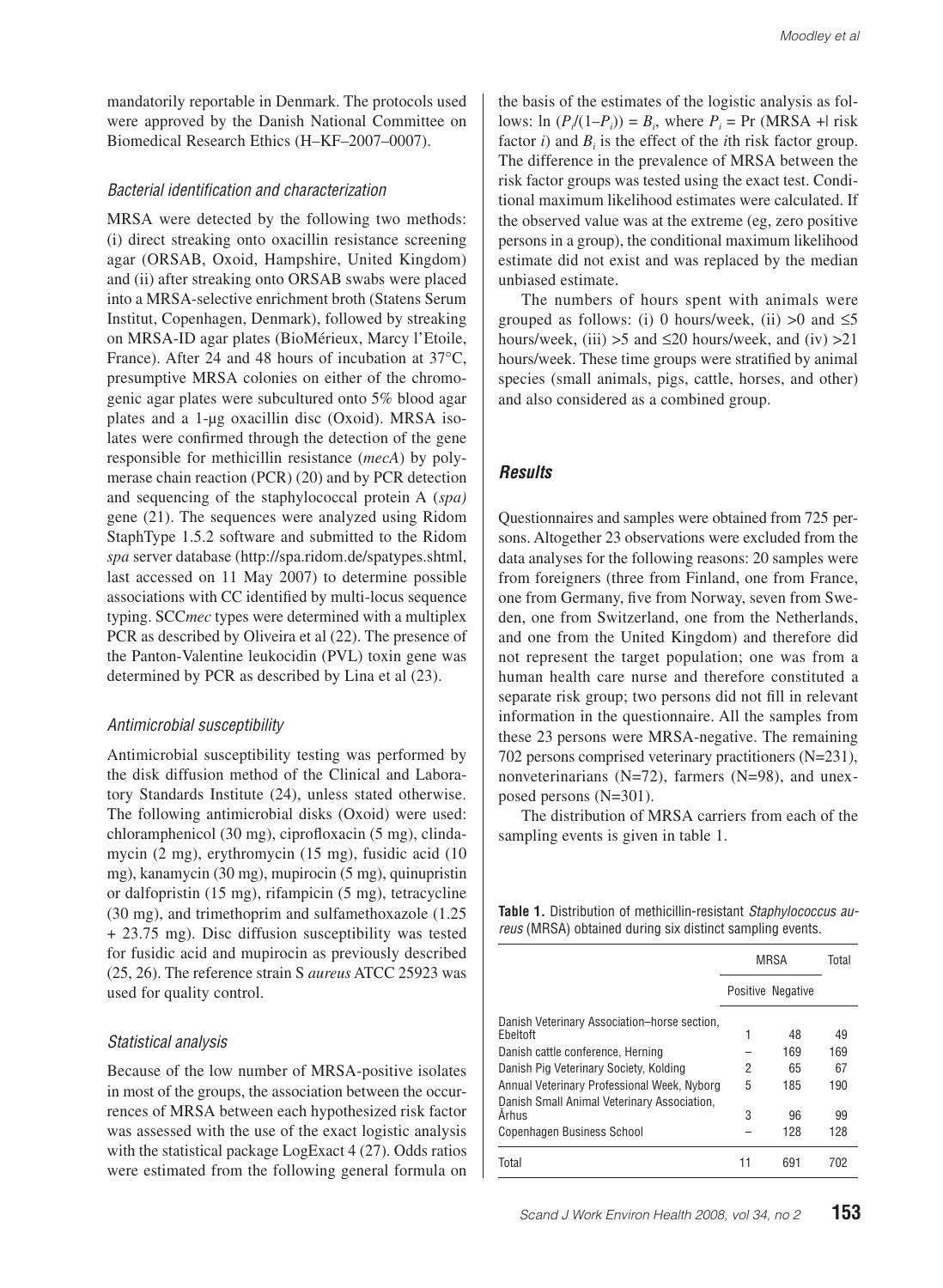MRSA was isolated from 11 persons: 3.9% (N=9) of veterinary practitioners and  $0.7\%$  (N=2) of the unexposed group. The veterinary practitioners had a significantly (P=0.02) higher odds of carrying MRSA than did the practitioners in the unexposed group (table 2). The chance of carrying MRSA was not higher among the farmers and other persons with professional contact with animals than among the unexposed group.

Time spent with animals was a significant risk factor only for people spending 5 to 20 hours/week with small animals (P=0.02), cattle (P<0.001), or horses (P<0.001), but not pigs (P=0.86). This time frame was typical for veterinary practitioners, but, because of the sparse data material, it could not be determined whether this association was due to the number of hours spent with the animals or to other factors associated with their profession. Not all of the veterinarians stated whether they used gloves while handling antibiotics. Therefore, it was not possible to determine if the handling of antibiotics without gloves was a risk factor for MRSA carriage. Of the veterinary practitioners that answered this question

**Table 2.** Distribution of methicillin-resistant *Staphylococcus aureus* (MRSA) in different occupational groups. (OR = odds ratio, 95% CI = 95% confidence interval)

| Occupation group              | MRSA |                   | Total | 0R  | 95% CI P-value       |      |
|-------------------------------|------|-------------------|-------|-----|----------------------|------|
|                               |      | Positive Negative |       |     |                      |      |
| Veterinary practitioners      | 9    | 222               | 231   | 60  | $1.23 - 58$          | 0 02 |
| Nonveterinarians <sup>a</sup> |      | 72                | 72    |     | $17b - \infty - 22$  | 1.0  |
| <b>Farmers</b>                |      | 98                | 98    |     | $1.3b - \infty - 16$ | 1.0  |
| Unexposed                     | 2    | 299               | 301   | 1.0 | ٠                    |      |
| Total                         | 11   | 691               | 702   | ٠   | ٠                    |      |

a The persons associated with veterinary tasks included veterinary students, veterinary nurses, and animal health advisors in contact with animals.

b The conditional maximum likelihood estimate was not available and was replaced by the median unbiased estimate.

(149 of 231), 135 stated that they did handle antibiotics without using protective gear. Four of the five MRSApositive veterinarians stated that they handled antibiotics without gloves. There was no apparent risks associated with visits to the hospital, the occupation of the spouse, the personal consumption of antibiotics within the past 6 months, and the presence of pets in the household (data not shown).

All of the MRSA isolates were negative for the *pvl*  toxin gene. Of the 11 strains, 5 carried SCC*mec* type IV cassettes, and the remaining isolates were nontypeable by the Oliveira method, including all of the CC398 isolates. Nine MRSA strains were resistant to erythromycin, and all of the strains belonging to CC398 were resistant to tetracycline (table 3). Sequencing of the protein A gene (*spa*) revealed high genetic diversity (table 3), including *spa* types associated with CC8 (t008), CC22 (t020 and t022), and CC398 (t011 and t034).

#### *Discussion*

This study confirmed that veterinary staff form a professional category at risk of MRSA carriage in that the veterinarians in our study had a higher MRSA prevalence (3.9%) than the members of the unexposed group (0.7%). The MRSA carriage rate observed for the veterinary staff was also high when compared with the expected prevalence among healthy persons in the Danish community, which is well below 1%. In particular, practicing veterinarians with 5 to 20 hours of professional contact with small animals, cattle, and horses were shown to have a higher chance of being MRSA carriers than the other groups. In contrast with the findings of previous studies, no statistically significant association could be shown between MRSA carriage and contact with pigs.

**Table 3.** Description of the methicillin-resistant *Staphylococcus aureus* carriers and strains. (CHL = chloramphenicol, CIP = ciprofloxacin,  $CLI =$  clindamycin, ERY = erythromycin, FD = fusidic acid, KAN = kanamycin, MUP = mupirocin, Q-D = quinupristin/dalfopristin, TET = tetracycline, SXT = trimethoprim/sulfamethoxazole, NA = not applicable)

| Risk group   | Type of practice            | spa type | Clonal complex   | SCC mec type | Antibiotic resistance profile    |
|--------------|-----------------------------|----------|------------------|--------------|----------------------------------|
| Veterinarian | Horse                       | t166     | CC <sub>1</sub>  | ΝT           | ERY, KAN, SXT, TET               |
| Veterinarian | Cattle, horse, small animal | t008     | CC <sub>8</sub>  | IV           | CIP, CLI, ERY, KAN               |
| Veterinarian | Cattle, horse, small animal | t020     | CC <sub>22</sub> | IV           | CIP. CLI. ERY                    |
| Veterinarian | Cattle, horse, small animal | t022     | CC <sub>22</sub> | IV           | CIP                              |
| Veterinarian | Cattle                      | t216     | CC59             | IV           | CIP. CLI. ERY                    |
| Veterinarian | Cattle, small animal        | t186     | CC88             | ΝT           | CIP. ERY. TET                    |
| Veterinarian | Small animal                | t034     | CC398            | ΝT           | CHL, CLI, ERY, FD, MUP, SXT, TET |
| Veterinarian | Pig                         | t034     | CC398            | <b>NT</b>    | TET                              |
| Veterinarian | Small animal                | t034     | CC398            | ΝT           | ERY. TET                         |
| Unexposed    | ΝA                          | t011     | CC398            | ΝT           | CHL, CLI, ERY, FD, SXT, TET      |
| Unexposed    | <b>NA</b>                   | t002     | CC <sub>5</sub>  | IV           | CLI. ERY. KAN. Q-D               |
|              |                             |          |                  |              |                                  |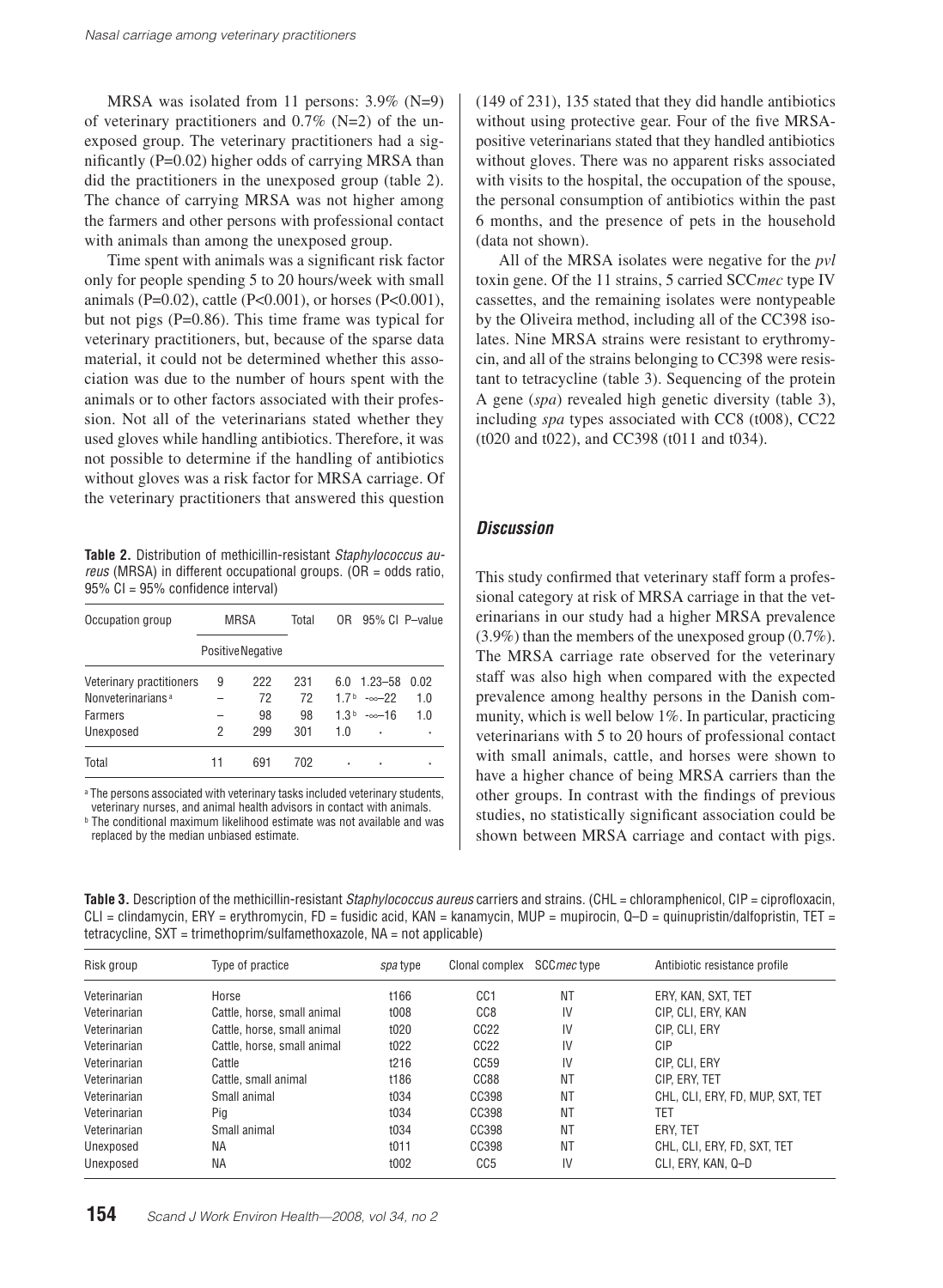This discrepancy could reflect geographic differences in the prevalence of MRSA in pigs. A recent survey in the Netherlands (28) showed a high prevalence (39%) among pigs in that country. However, the prevalence of MRSA in Danish pigs is likely to be substantially lower (19, 29), and this lower prevalence may explain the rare occurrence of these bacteria in Danish pig practitioners. Although one of the previous surveys of MRSA carriage in veterinary staff took place at a veterinary conference (IPVS) in Denmark (14), MRSA were detected in only one Danish pig practitioner despite the high prevalence of MRSA observed among pig practitioners from other countries attending the conference (14).

Interestingly, cattle farmers were not found to be a risk group, and none of the cattle farmers tested were found to carry MRSA. This result suggests that the risk of MRSA carriage may differ between distinct professional groups working in contact with the same animal species. It should be noted that veterinary practitioners generally work with a variety of different animal species and are exposed to many animal populations, whereas farmers are in contact with one or a few animal species and populations. Therefore, the risk of MRSA carriage may be related to the type of professional contact.

Although most of the recorded factors were considered risk factors, the observed low prevalence of MRSA made inference with respect to these factors difficult. Exact logistic analyses were used to derive odds ratios and 95% confidence intervals. However, conditional maximum likelihood estimates were not always available and were therefore replaced by median unbiased estimates. The point estimates of the latter should be interpreted with care, and more weight should be put on the confidence intervals. In general, a low prevalence in the various risk groups constitutes a special problem that renders studies of risk factors difficult. By the use of exact methods, it is possible to some extent to circumvent some limitations concerning sample size, but a larger sample size would still be required for appropriate inferences with respect to some risk factors. It should be noted that the sample size of this study was approximately 2.5 times larger than those used in the three previous surveys. Furthermore, this survey was conducted at the national level and therefore targeted a smaller reference population than those of two previous studies performed at international veterinary conferences. Denmark is a small country with approximately 747 practicing veterinarians registered with the national veterinary association, including 439 small animal, 265 cattle, 149 pig, and 192 horse practitioners (it should be noted that a veterinary practitioner may be a member of more than one section at a time) (Charlotte Borelli, Danish Veterinary Association, personal communication, 2007). Thus the sample size of our study was relatively high (approximately one-third of the total target population) when the low number of practicing veterinarians in this country is taken into consideration.

Six of the nine MRSA isolated from veterinary practitioners belonged to CC groups (CC8, CC22, and CC398) that have previously been associated with horses, small animals, and pigs, respectively (10, 30–32). In a previous study (12), it was shown that MRSA isolated from small animal practitioners in the United Kingdom and Ireland belonged to the same genetic lineage as MRSA occurring in small animals, whereas MRSA isolated from horse practitioners were genetically related to strains occurring in horses. These associations were considered to be indirect evidence for the zoonotic transmission of MRSA from animals to veterinary staff. The CC occurring in small animals and horses in Europe (CC22 and CC8, respectively) are established human pathogens, and they probably originated from humans. The genetic lineage that recently emerged in pigs (CC398) is likely to be of animal origin and may be regarded as true zoonosis. Several cases of human infections associated with this zoonotic MRSA lineage (including severe infections) have been reported in the Netherlands (32), Germany and Austria (33), and, more recently, in Denmark (Robert Skov, unpublished results).

Four veterinarians carried the pig-associated clone CC398. In concordance with the results of previous studies in the Netherlands (7, 15), in our study, CC398 isolates were resistant to tetracycline, the antibiotic most frequently used in pig farming. However, all four CC398 isolates had very heterogeneous resistance patterns, even within the same *spa* type (table 3). Furthermore, only one of the four people harboring MRSA CC398 (three veterinary practitioners and one unexposed person) noted contact with pigs (25 hours/week). The remaining two veterinary practitioners had 37 hours/week with small animals, a finding suggesting that CC398 may be linked to animals other than pigs. A previous study by Witte et al (33) provided a similar indication, as MRSA strains belonging to CC398 were isolated from cases of sinusitis and wound infections in dogs and horses. The unexposed CC398 carrier was a sales representative at a pharmaceutical company, who was likely to have had frequent contact with veterinary practitioners. The remaining MRSA isolates belonged to CC groups previously identified in Denmark and known to cause community-acquired infections. The occurrences of MRSA belonging to these CC groups have not been reported in animals to date.

Factors other than exposure to animals should be considered as possible risk factors. For example, handling antimicrobials without gloves might be an alternative risk factor. *S aureus* is part of the normal skin flora, and repeated exposure to antimicrobials could lead to selection for MRSA. In this study, it was not possible to determine whether the use of protective gear during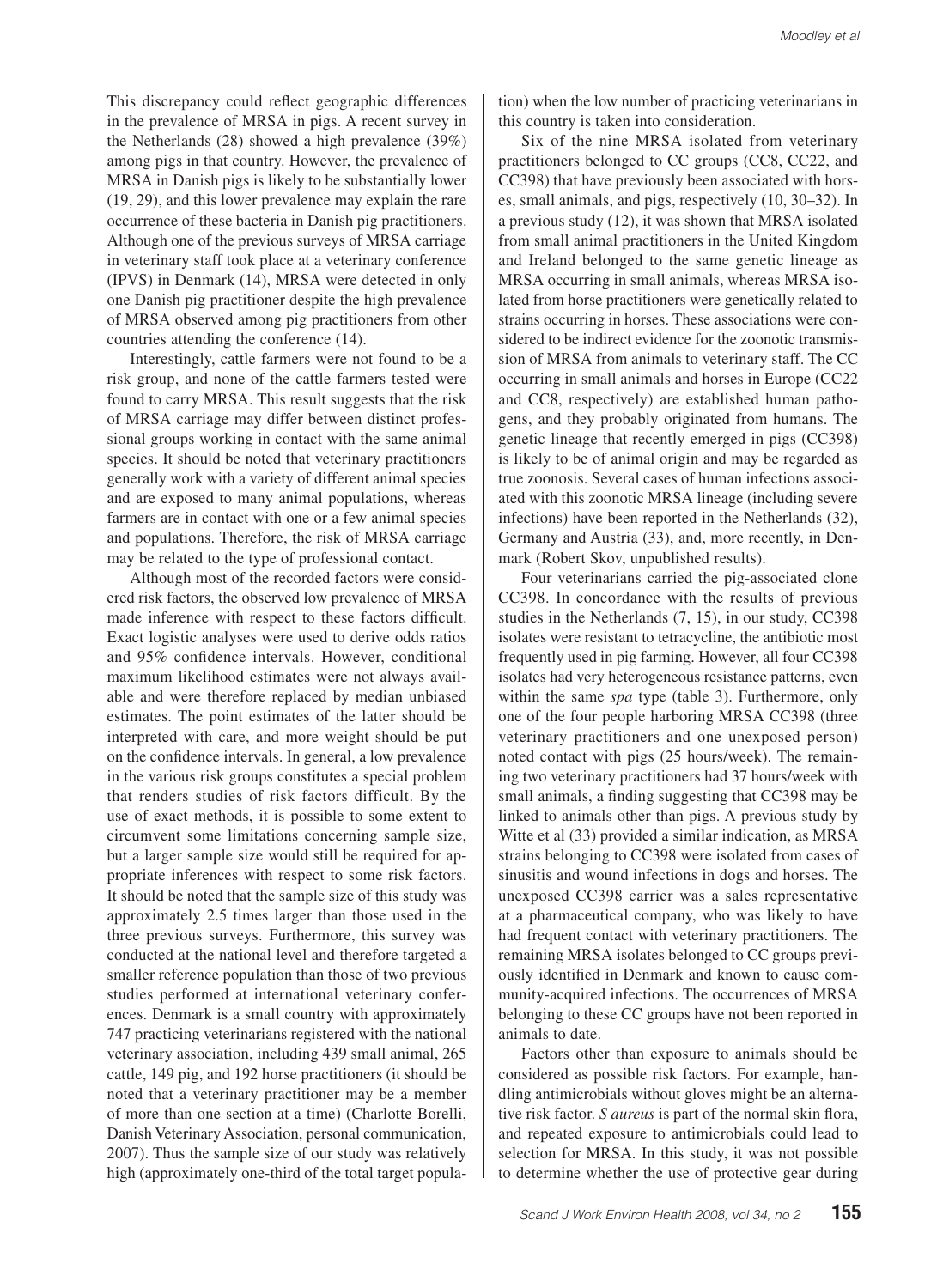the handling of antibiotics was associated with MRSA carriage. However, handling antimicrobials without gloves seemed to be a common practice among Danish veterinarians and, more importantly, among most of those who were found to carry MRSA. Veterinary professionals should be informed about this emerging occupational health risk and educated about preventive measures. For example, they should wear gloves when handling antimicrobial agents and take adequate protective measures when attending animals at risk of MRSA infection (eg, wound and postoperative infections) and working in farm environments, which can be contaminated with MRSA (eg, pig farms). Skin lesions should always be protected from exposure to domestic animals, as indicated by recent documentation on skin MRSA infections transmitted from horse to veterinary personnel (34). The risk of zoonotic MRSA infection can be minimized by the early recognition of infected animals, proper animal handling, biosecurity precautions, and, most importantly, personal hygiene.

This study indicates that, even in a country such as Denmark, where MRSA are rare in both human and animal populations, the prevalence of MRSA carriage among veterinary practitioners is significantly higher than in the rest of the community. This finding raises important questions related to both occupational and public health concerns. Animals can act as reservoirs of novel MRSA lineages, and veterinarians should be aware of the importance of MRSA in animals and should be able to detect and manage animal patients, as well as to prevent the spread of MRSA within the animal population. Comprehensive guidelines on how to manage MRSA in veterinary practices have recently been developed by the British Small Animal Veterinary Association (BSAVA) and are available on the Internet (http://www.bsava.com/resources/mrsa/mrsaguidelines/ mrsaguidelines.htm).

In summary, veterinary practitioners spending between 5 to 20 hours a week had a higher chance of being MRSA-positive than an unexposed group. In view of this finding, increased awareness, appropriate intervention, and control measures are required to control the spread of MRSA among veterinarians.

## *Acknowledgments*

We would like to thank the organizers of the different conferences and the responsible person at the Copenhagen Business School for allowing us to conduct this study.

The study was supported by the EU Marie Early Stage Training Programme TRAINAU (contract MEST– CT–2004–007819).

## *References*

- 1. Cosgrove SE, Sakoulas G, Perencevich EN, Schwaber MJ, Karchmer AW, Carmeli Y. Comparison of mortality associated with methicillin-resistant and methicillin-susceptible *Staphylococcus aureus* bacteremia: a meta-analysis. Clin Infect Dis. 2003;36:53–9.
- 2. Seybold U, Kourbatova EV, Johnson JG, Halvosa SJ, Wang YF, King MD, et al. Emergence of community–associated methicillin–resistant *Staphylococcus aureus* USA300 genotype as a major cause of health care–associated blood stream infections. Clin Infect Dis. 2006;42:647–56.
- 3. Rubin RJ, Harrington CA, Poon A, Dietrich K, Greene JA, Moiduddin A. The economic impact of *Staphylococcus aureus* infection in New York City hospitals. Emerg Infect Dis. 1999;5:9–17.
- 4. Weese JS. Methicillin-resistant *Staphylococcus aureus* in horses and horse personnel. Vet Clin North Am Equine Pract. 2004;20:601–13.
- 5. Lee JH. Methicillin (Oxacillin)-resistant *Staphylococcus aureus* strains isolated from major food animals and their potential transmission to humans. Appl Environ Microbiol. 2003;69:6489–94.
- 6. Leonard FC, Markey BK. Methicillin–resistant *Staphylococcus aureus* in animals: a review. Vet J. 2007, Epub 2007 Jan 9. doi:10.1016/j.tvjl.2006.11.008.
- 7. Voss A, Loeffen F, Bakker J, Klaassen C, Wulf M. Methicillinresistant *Staphylococcus aureus* in pig farming. Emerg Infect Dis. 2005;11:1965–6.
- Scott GM, Thomson R, Malone-Lee J, Ridgway GL. Cross-infection between animals and man: possible feline transmission of *Staphylococcus aureus* infection in humans. J Hosp Infect. 1988;12:29–34.
- 9. Cefai C, Ashurst S, Owens C. Human carriage of methicillinresistant *Staphylococcus aureus* linked with pet dog. Lancet. 1994;344:539–40.
- 10. Loeffler A, Boag AK, Sung J, Lindsay JA, Guardabassi L, Dalsgaard A, et al. Prevalence of methicillin-resistant *Staphylococcus aureus* among staff and pets in a small animal referral hospital in the UK. J Antimicrob Chemother. 2005;56:692–7.
- 11. Weese JS, Caldwell F, Willey BM, Kreiswirth BN, McGeer A, Rousseau J, et al. An outbreak of methicillin-resistant *Staphylococcus aureus* skin infections resulting from horse to human transmission in a veterinary hospital. Vet Microbiol. 2006;114:160–4.
- 12. Moodley A, Stegger M, Bagcigil AF, Baptiste KE, Loeffler A, Lloyd DH, et al. *spa* typing of methicillin-resistant *Staphylococcus aureus* isolated from domestic animals and veterinary staff in the UK and Ireland. J Antimicrob Chemother. 2006;58:1118–23.
- 13. Hanselman BA, Kruth SA, Rousseau J, Low DE, Willey BM, McGeer A, et al. Methicillin-resistant *Staphylococcus aureus* colonization in veterinary personnel. Emerg Infect Dis. 2006;12:1933–8.
- 14. Wulf MWH, Sørum M, van Nes A, Skov R, Melchers W, Klaassen C et al. Prevalence of methicillin resistant *Staphylococcus aureus* in veterinarians: an international study. Clin Microbiol Infect. Epub 2007 Nov 7. doi: 10.1111/j.1469– 0691.2007.01873 (http://www.blackwell–synergy.com/doi/ pdf/10.1111/j.1469–0691.2007.01873.x)
- 15. Wulf M, van Nes A, Eikelenboom–Boskamp A, de Vries J, Melchers W, Klaassen C, et al. Methicillin-resistant *Staphylococcus aureus* in veterinary doctors and students, the Netherlands. Emerg Infect Dis. 2006;12:1939–41.